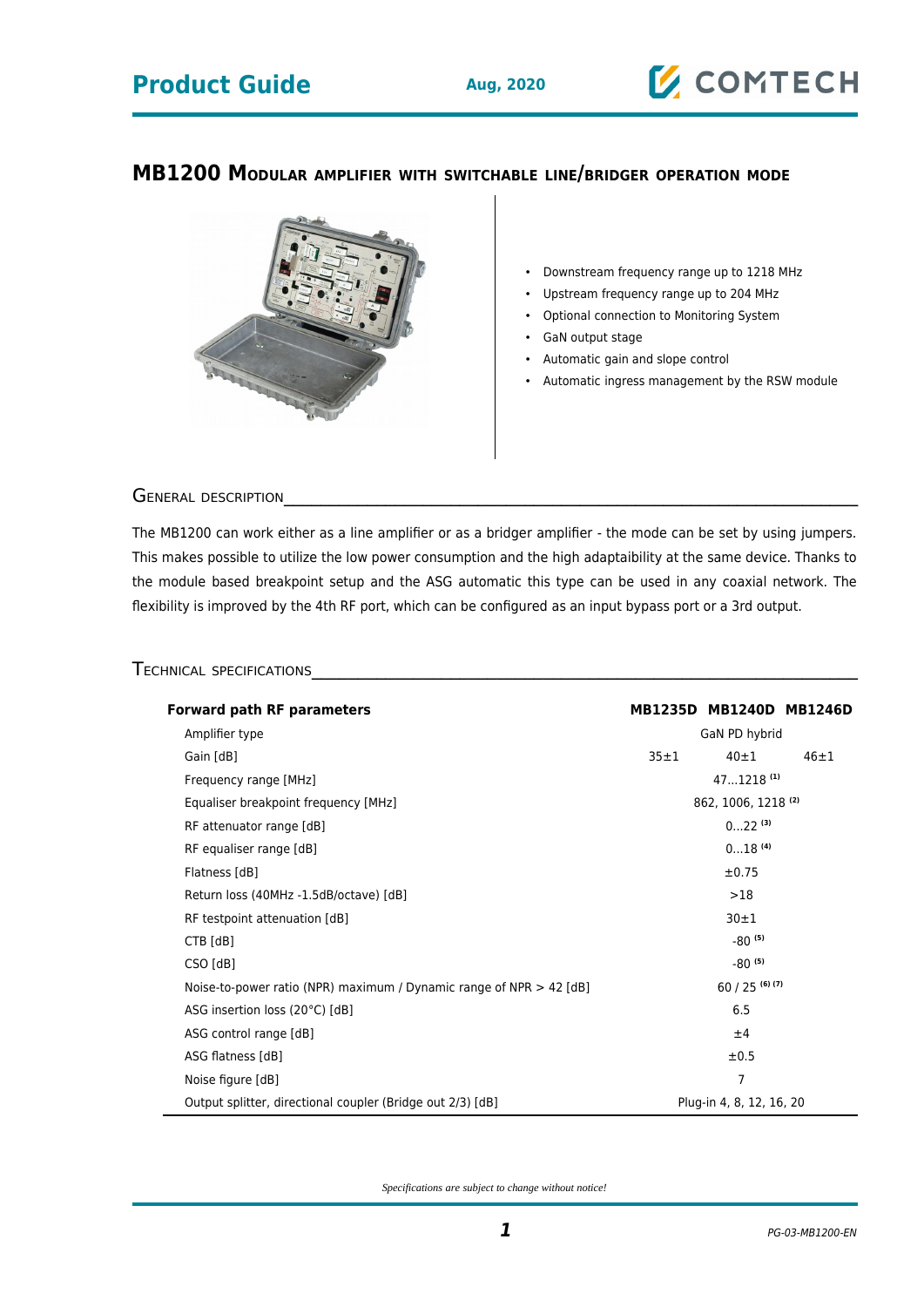

| <b>Reverse path RF parameters</b>                                     |                                      | MB12xxD-xx-20 MB12xxD-xx-25 |  |
|-----------------------------------------------------------------------|--------------------------------------|-----------------------------|--|
| Gain [dB]                                                             | $20 + 1$                             | $25 \pm 1$                  |  |
| Frequency range [MHz]                                                 | 5204                                 |                             |  |
| Diplex filter [MHz]                                                   | 65/85, 85/105, 204/258               |                             |  |
| RF attenuator range [dB]                                              | $022$ (3)                            |                             |  |
| RF equaliser range [dB]                                               | $014$ (3) (8)                        |                             |  |
| Flatness [dB]                                                         | $\pm 0.75$                           |                             |  |
| Input return loss (40MHz -1.5dB/octave) [dB]                          | >18                                  |                             |  |
| RF testpoint attenuation [dB]                                         | 30±1                                 |                             |  |
| Ingress control switch (RSW) states                                   | 0dB/-6dB/-50dB, 0dB/-6dB/-50dB/HPF20 |                             |  |
| Noise-to-power ratio (NPR) maximum / Dynamic range of NPR $>$ 36 [dB] | $57/27$ (9) (10)                     |                             |  |
| <b>General parameters</b>                                             |                                      |                             |  |
| RF connector                                                          | 5/8"                                 |                             |  |
| Power supply voltage [VAC]                                            | $\sqrt{2}$ 3065. [U 3590]            |                             |  |
| Maximum power consumption (in full configuration) [W]                 | 38 (42)                              |                             |  |
| Maximum current feed-through [A]                                      | 10                                   |                             |  |
| Hum modulation [dB]                                                   | 70                                   |                             |  |
| Screening factor [dB]                                                 | 80                                   |                             |  |
| Degree of protection                                                  | <b>IP65</b>                          |                             |  |
| Operational temperature range [°C]                                    | $-40+60$                             |                             |  |
| Dimensions [mm]                                                       | 275x200x122                          |                             |  |
| Weight [kg]                                                           | 4.1                                  |                             |  |

(1) Lower frequency limit is defined by the diplexer

(2) Breakpoint is defined by the mounted equaliser modules

(3) 2 dB steps (in case of attenuators 1 dB steps are possible between 0 dB and 5 dB)

(4) 2 dB steps. In case of breakpoint of 1006 MHz and 1218 MHz the range is limited at 16 dB

(5) 60 dBmV at 1218 MHz, 22 dB extrapolated tilt, 79 analog + 111 digital channels (-6 dB offset)

(6) Measured with flat full spectrum load between 85 and 1218 MHz

(7)  $NPR_{max}$  at TCP = 65 dBmV

(8) In case of breakpoint of 65 MHz and 85 MHz the range is limited at 12 dB

(9) Measured with flat full spectrum load between 5 and 204 MHz

(7) NPR<sub>max</sub> at 39 dBmV/channel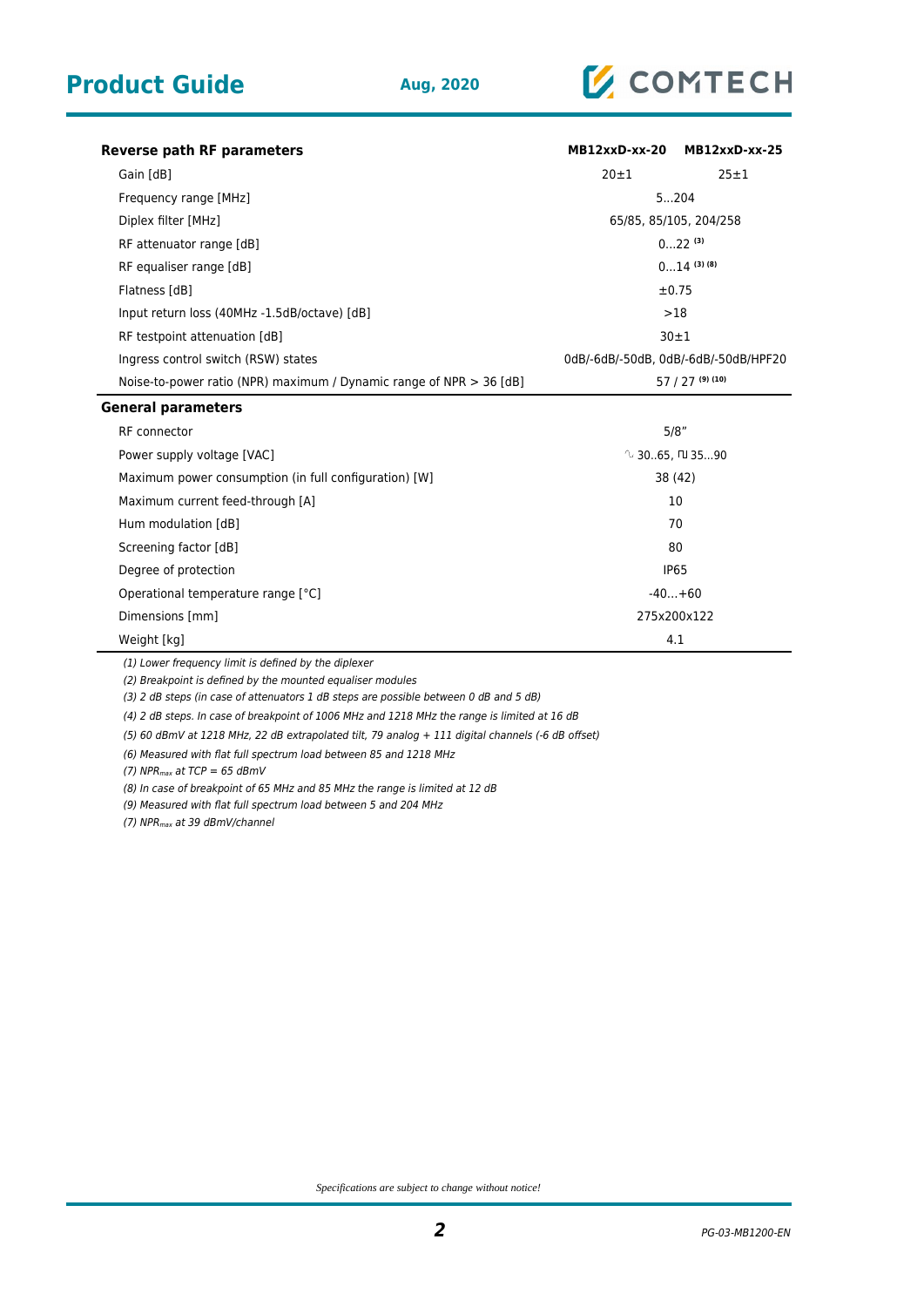## **Product Guide Aug, 2020**

# **V** COMTECH

BLOCK DIAGRAM